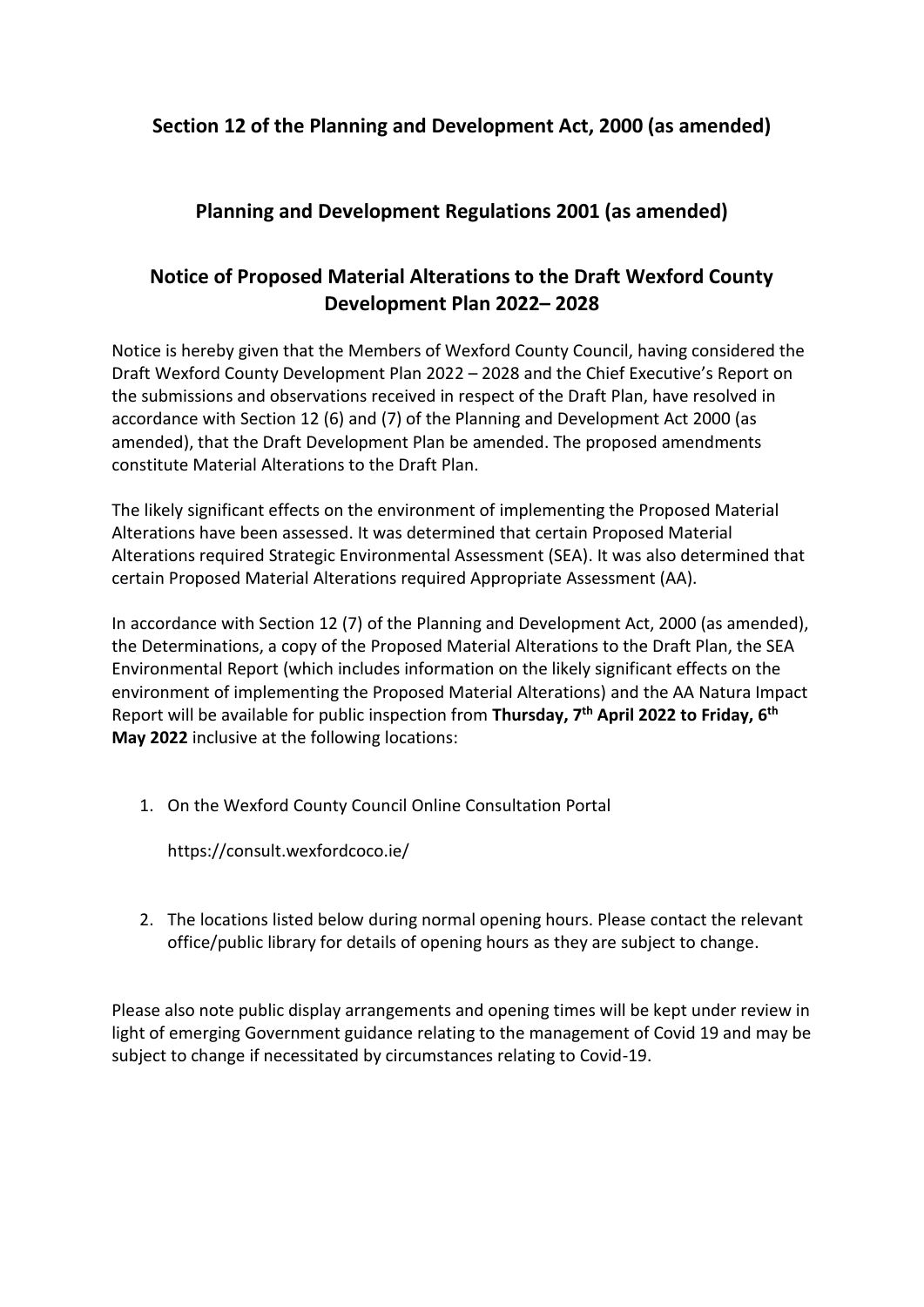| Location                                                                                                                   | <b>Opening Times</b>                                                                                                                                                                                                                                                     | <b>Contact</b>                                                |
|----------------------------------------------------------------------------------------------------------------------------|--------------------------------------------------------------------------------------------------------------------------------------------------------------------------------------------------------------------------------------------------------------------------|---------------------------------------------------------------|
| Planning Department,<br><b>Block B, Wexford County</b><br>Council, County Hall,<br>Carricklawn, Wexford<br>Town, Y35 WY93. | Monday to Friday (except<br>Public Holidays) 9.00am to<br>1.00pm and 2.00pm to 4.00pm<br>(Closed for lunch 1pm to 2pm).                                                                                                                                                  | Phone: 053 9196101<br>Email: planning@wexfordcoco.ie          |
| <b>Wexford Town Public</b><br>Library, Mallin<br>St., Wexford, Y35 AY20.                                                   | Monday, Wednesday,<br>Friday and Saturday<br>$10.30$ am $- 5.30$ pm.<br>Tuesday and Thursday<br>10.30am to 9pm.<br>Note: The library is closed<br>on Saturdays and Mondays<br>of Bank Holiday weekends.                                                                  | Phone: 053 9196760<br>Email:<br>wexfordlib@wexfordcoco.ie     |
| Gorey Town Public Library,<br>Gorey Civic Square, The<br>Avenue, Gorey, Co.<br>Wexford Y25 WK37.                           | Monday and Saturday<br>10.30am to 5.30pm (closed for<br>lunch from 1pm to 2pm).<br>Wednesday and Friday<br>10.30am to 5.30pm<br><b>Tuesday and Thursday</b><br>10.30am to 9.00pm<br>Note: The library is closed<br>on Saturdays and Mondays<br>of Bank Holiday weekends. | Phone: 053 9483820<br>Email:<br>goreylib@wexfordcoco.ie       |
| <b>Enniscorthy Town Public</b><br>Library, Lymington Rd.,<br>Enniscorthy, Co Wexford.<br>Y21 AD92.                         | Monday and Saturday<br>10.30am to 5.30pm (Closed for<br>lunch 1pm to 2pm).<br>Tuesday, Wednesday, and<br>Friday 10.30am to 5.30pm.<br>Thursdays 10.30am to 8.30pm.<br>Note: The library is closed on<br>Saturdays and Mondays of<br>Bank Holiday weekends.               | Phone: 053 9236055<br>Email:<br>enniscorthylib@wexfordcoco.ie |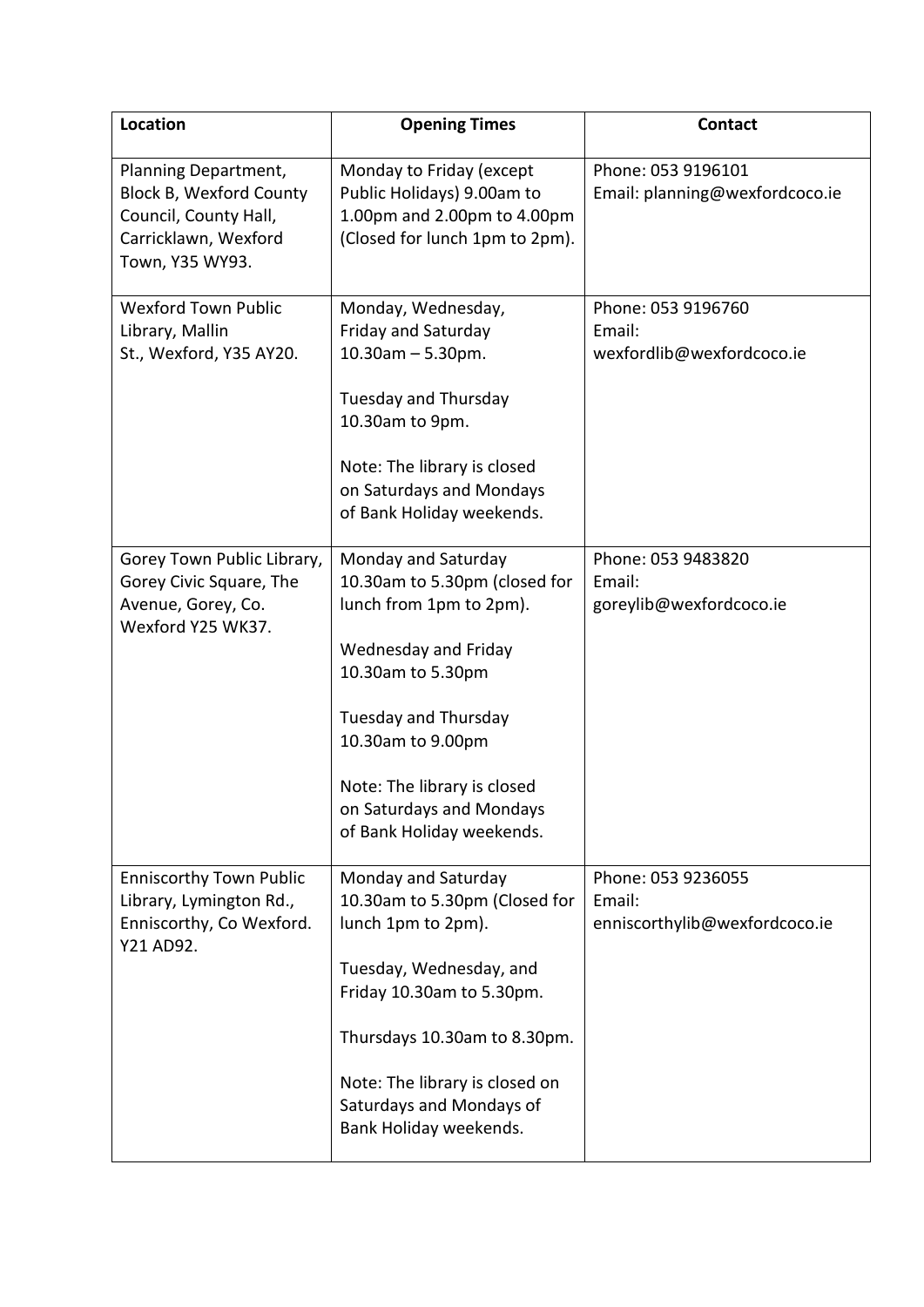| <b>New Ross Town Public</b> | Monday and Saturday            | Phone: 051 421877                |
|-----------------------------|--------------------------------|----------------------------------|
| Library, Barrack Lane, New  | 10.30am to 5.30pm              | Email: newrosslib@wexfordcoco.ie |
| Ross, Co. Wexford. Y34      | (Closed for lunch 1pm to 2pm)  |                                  |
| NW56.                       |                                |                                  |
|                             | Tuesday 10.30am to 8.30pm.     |                                  |
|                             |                                |                                  |
|                             | Wednesday, Thursday, and       |                                  |
|                             | Friday 10.30am to 5.30pm.      |                                  |
|                             | Note: The library is closed on |                                  |
|                             | Saturdays and Mondays of       |                                  |
|                             | Bank Holiday weekends.         |                                  |
|                             |                                |                                  |
| <b>Bunclody Town Public</b> | Monday, Friday and             | Phone: 053 9375466               |
| Library, Millwood,          | Saturday 10.30am to            | Email:                           |
| Carrigduff, Bunclody, Co.   | 5.30pm (Closed for lunch       | bunclodylib@wexfordcoco.ie       |
| Wexford, Y21 E970.          | 1pm to 2pm).                   |                                  |
|                             |                                |                                  |
|                             | Tuesday and Wednesday          |                                  |
|                             | 10.30am to 5.30pm.             |                                  |
|                             |                                |                                  |
|                             | Thursday 10.30am to 9pm.       |                                  |
|                             |                                |                                  |
|                             | Note: The library is closed    |                                  |
|                             | on Saturdays and Mondays       |                                  |
|                             | of Bank Holiday weekends.      |                                  |
|                             |                                |                                  |

### **Have your say**

Written submissions or observations regarding the Proposed Material Alterations to the Draft County Development Plan, the Strategic Environment Assessment (which includes information on the likely significant effects on the environment of implementing the Proposed Material Alterations) and the Appropriate Assessment only are invited from members of the public and other interested parties during the period from **Thursday, 7th April 2022 to 4.00pm on Friday, 6th May 2022.**

### **How to make a Written Submission or Observation**

Written submissions and observations can be made:

- **Online** via the Wexford County Council Online Consultation Portal <https://consult.wexfordcoco.ie/>
- **By e-mail** to countydevelopmentplan@wexfordcoco.ie
- **In hard copy** to the following address: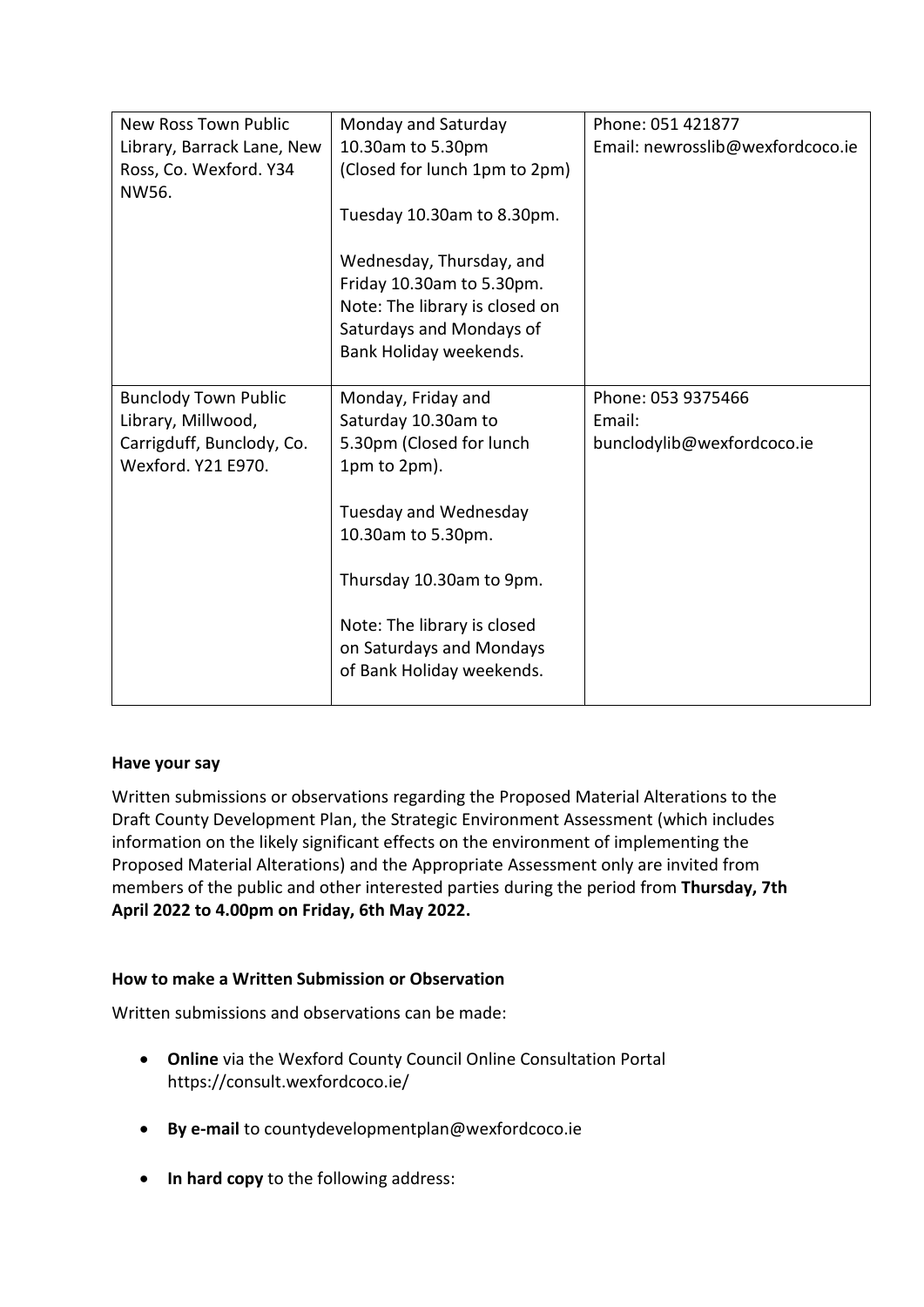Forward Planning, Planning Department, Block B, Wexford County Council, County Hall, Carricklawn, Wexford, Y35 WY93.

These written submissions and observations should be marked 'Material Alterations to the Draft Wexford County Development Plan 2022 – 2028.

#### **NOTE**:

- Please make your written submission or observation in one medium only, that is, either online, by email or in hard copy.
- Please quote the relevant Proposed Material Alteration Reference Number(s) in your written submission or observation.
- Please include a map if you refer to particular location or features.
- Only written submissions or observations with respect to the Proposed Material Alterations, the Strategic Environmental Assessment (which includes information on the likely significant effects on the environment of implementing the Proposed Material Alterations) or Appropriate Assessment received during the period Thursday, 7th April 2022 to **4.00pm on Friday, 6 th May 2022** will be taken into consideration before the making of the Wexford County Development Plan 2022- 2028**. Late submissions or observations will not be accepted.**
- When making a written submission or observation, please provide your name, address, and contact details. If you are making a written submission/observation on behalf of an organisation/body, please provide the name, address, and contact details of that organisation/body.

### **GDPR/Personal Data**

The Planning and Development Act, 2000 (as amended) requires a Planning Authority to invite written submissions and observations during the preparation of statutory development plans.

The Act further requires the Planning Authority to (a) publish these submissions and observations on its website, (b) list the names of person/bodies who made submissions or observations in the Chief Executive's Report to the Members of Wexford County Council and (c) to publish that report on its website. Accordingly, your submission or observation along with your name will be published on the Council's website, and your name will be published in both the hard copy and online version of the Chief Executive's report.

The Planning Act also requires the Planning Authority to send certain written submissions and observations to the Minister. Your written submission/observation, together with your name and address, may therefore be sent to the Minister where required.

Aside from this, the personal information (data) collected during the consultation process (which may include the collection of sensitive personal data) is collected for the purpose of receiving and dealing with submissions and observations and any data collected is subject to Wexford County Council's privacy statements.